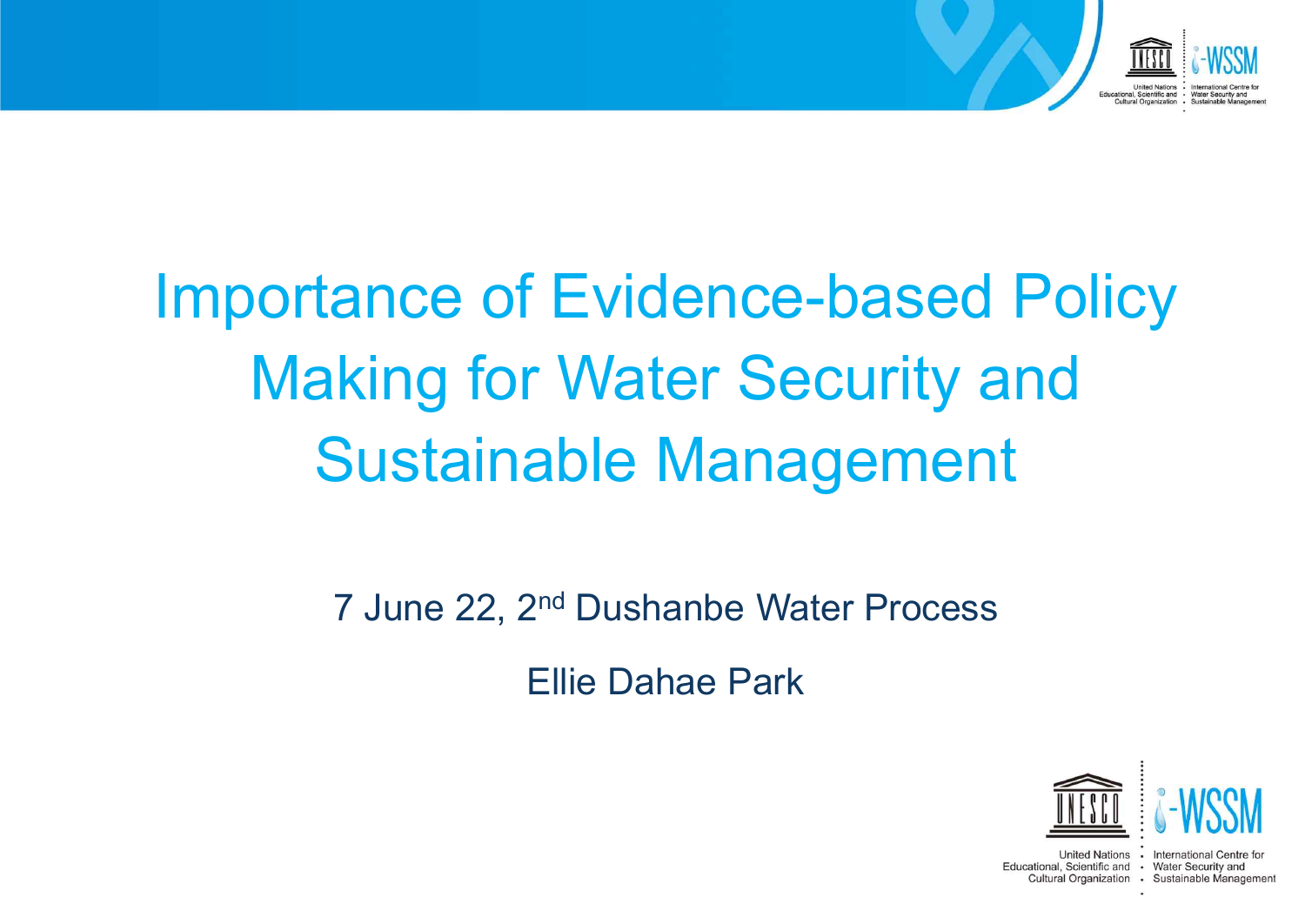





Evidence-Based Decision Making and Policy



Evidence-Based Policy in Water Sector



DISCUSSION (Q&A)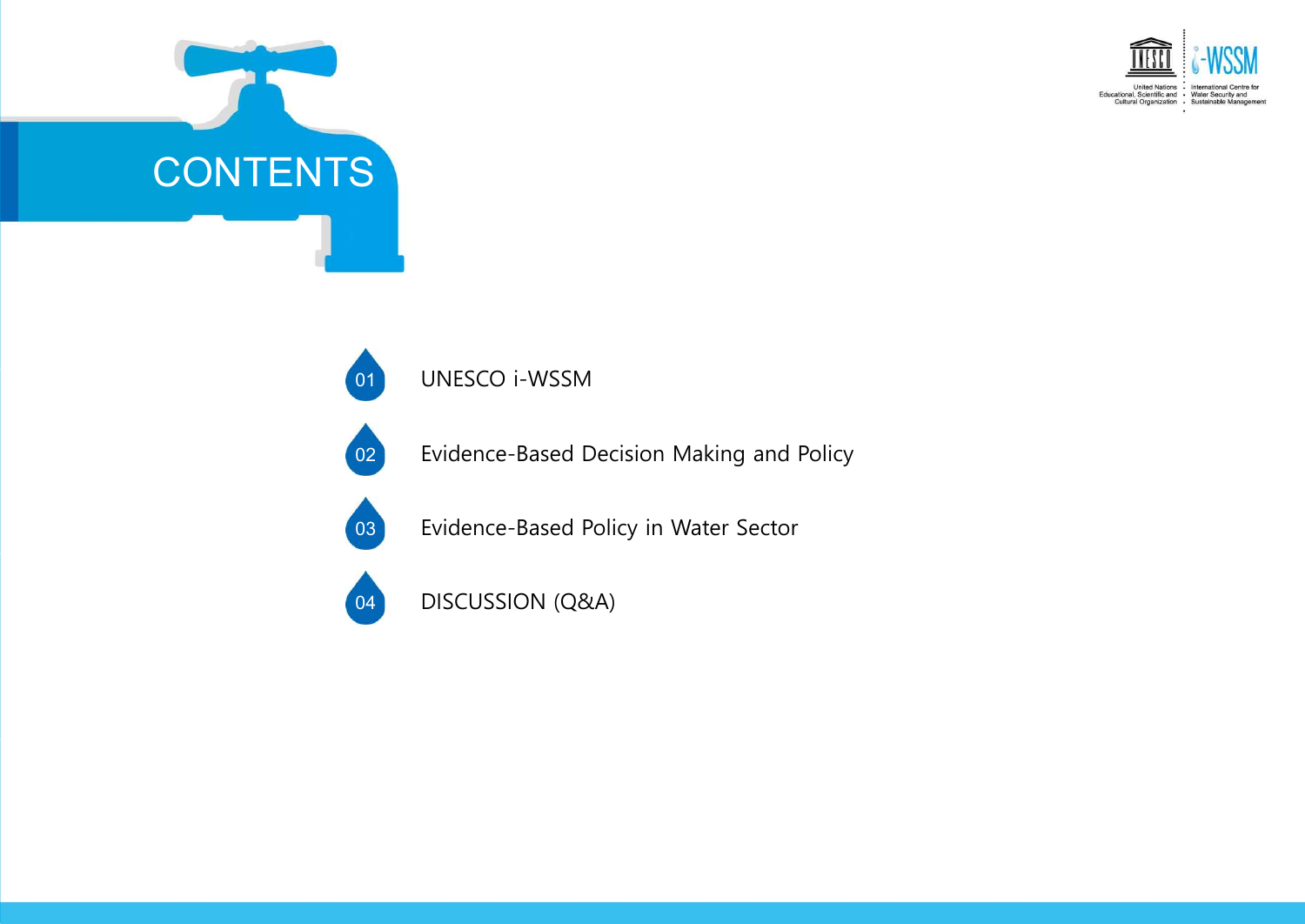#### UNESCO i-WSSM



### International Centre for Water Security and Sustainable Management



- Mission : Support Water Security Strategies for Sustainable Development against Climate **Change**
- Vision: Equal and Safe Water Use and Better Quality of Human Life
	- Objectives Integrated and Problem- Solving Research

Case & Field-Oriented Education and **Training** 

Global Network and Cooperation Platform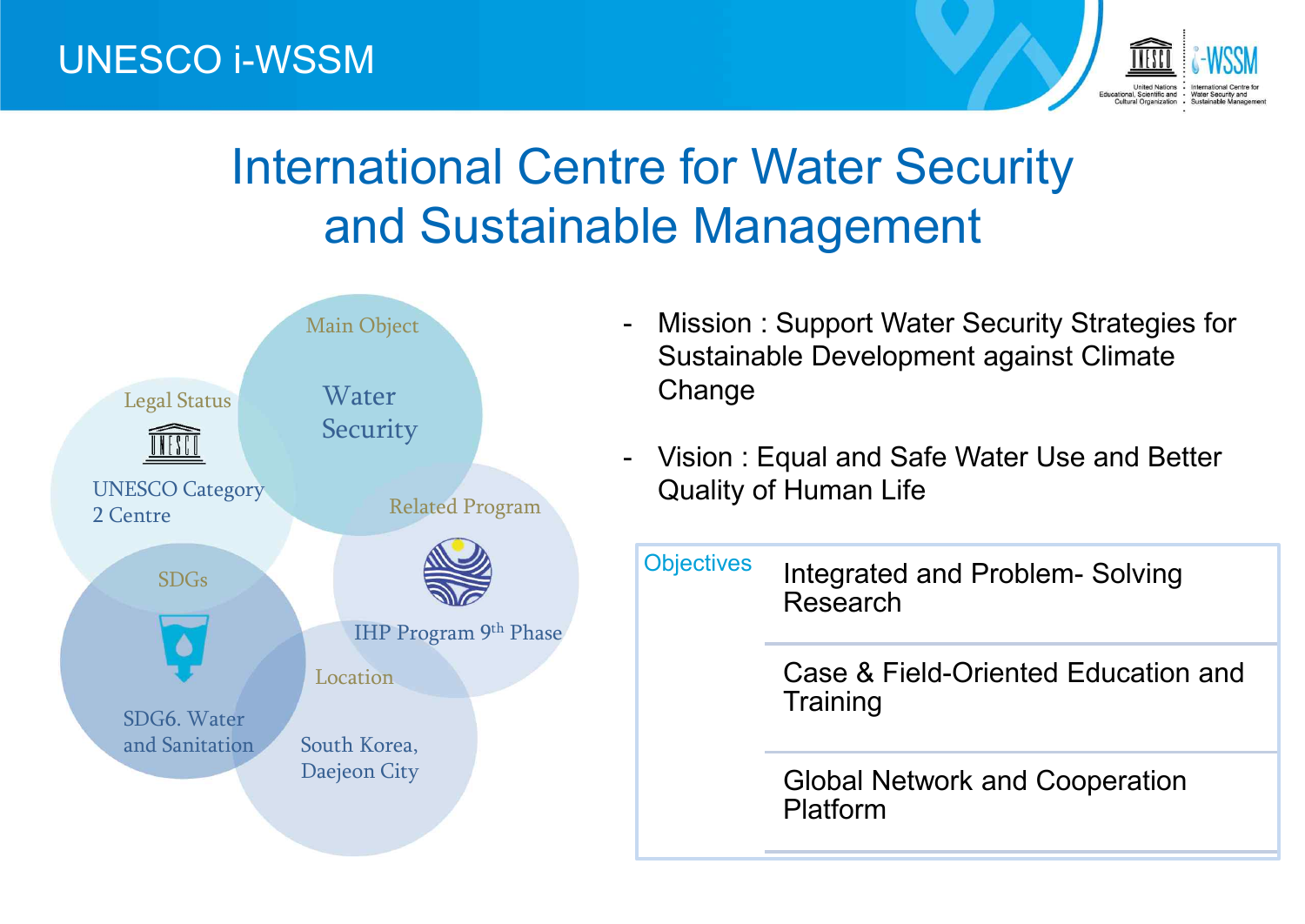

# **Evidence**

Is categorized as either 'hard' or 'soft', implying objective versus subjective forms.

"We don't always know what information is available, and even if we do, we can't *always access it. If we can access it, we cannot always make use of it, perhaps because it is in the wrong language of the wrong format, or otherwise not suited to our needs"(Parker, 2000)* 

- DEFINITIONS<br>Data : Structured records of transactions, a description of an event without the context or purpose of the event.
- Information : Data that makes a different.
- Knowledge : A fluid mix of framed experiences, values, contextual information, and expert insight that provides a framework for evaluating and incorporating new experiences and information.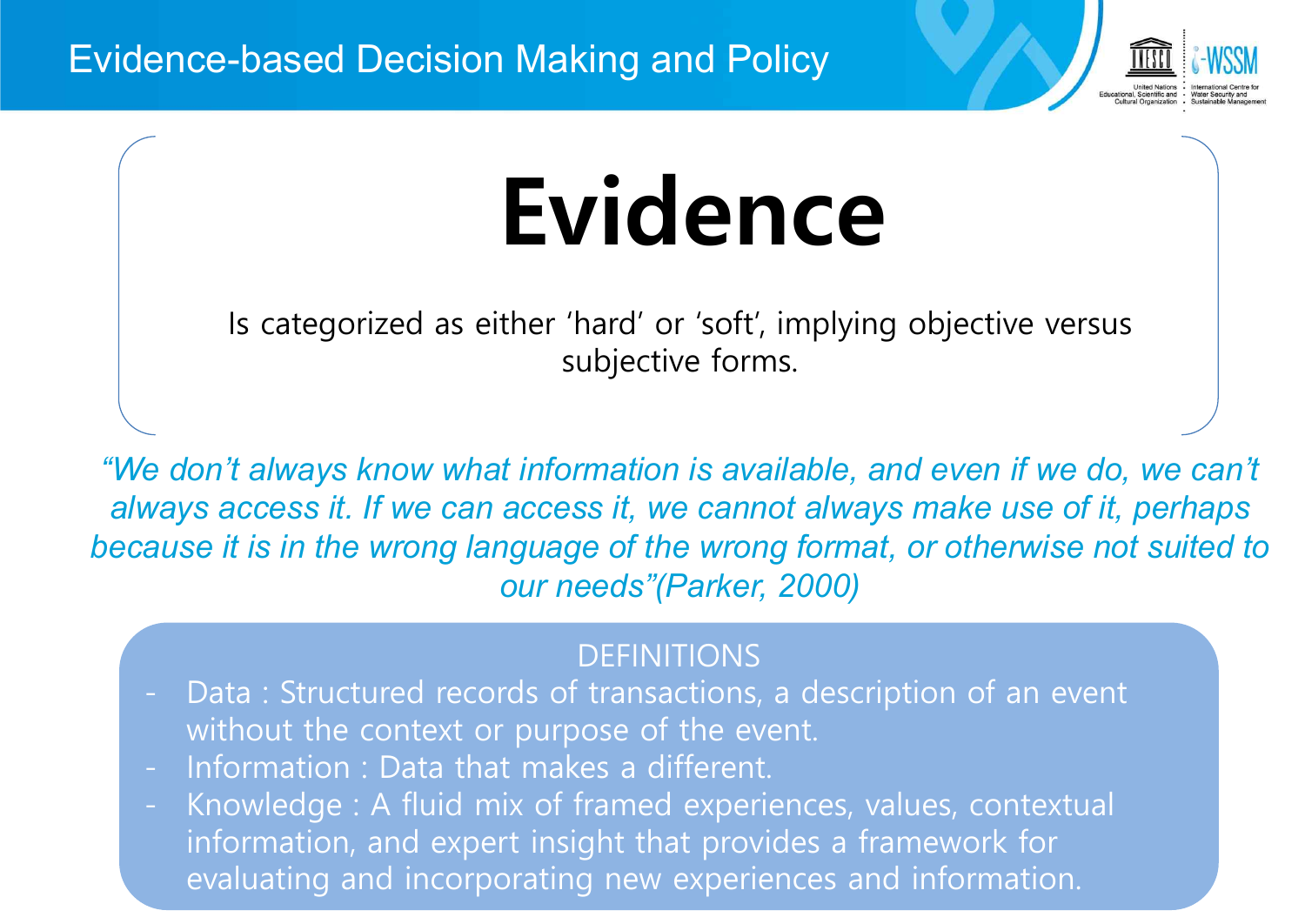#### Evidence-based Decision Making and Policy



**Policymaker's Evidence** 

- 1. Colloquial
- 2. Anything that seems reasonable
- 3. Policy relevant
- 4. Timely
- 5. Clear Message

**Researcher's Evidence**

- 1. Scientific(context free)
- 2. Proven empirically
- 3. Theoretically driven
- 4. As long as it takes
- 5. Caveats and qualifications

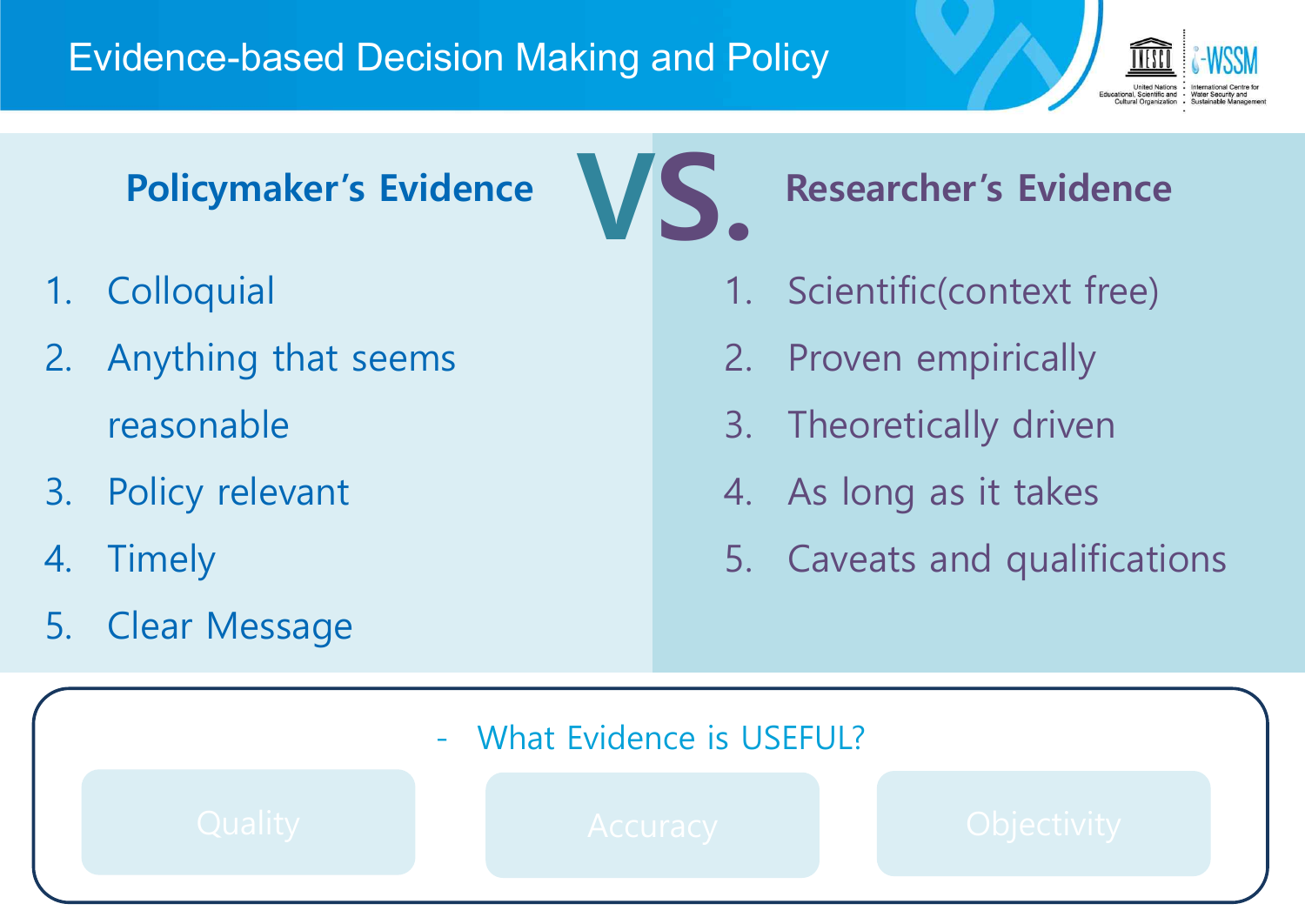

### Evidence-Based Decision Making(EBDM)

- Decision Making is an ambiguous relationship between commitment and action – an artificial construct- and that commitment does not necessarily come before action.
- Decision-making may be improved by drawing from relevant evidence
- Scholars and Practitioners advocate evidence-based decision making(EBDM) to support public policy
- How decisions are made in water sector?

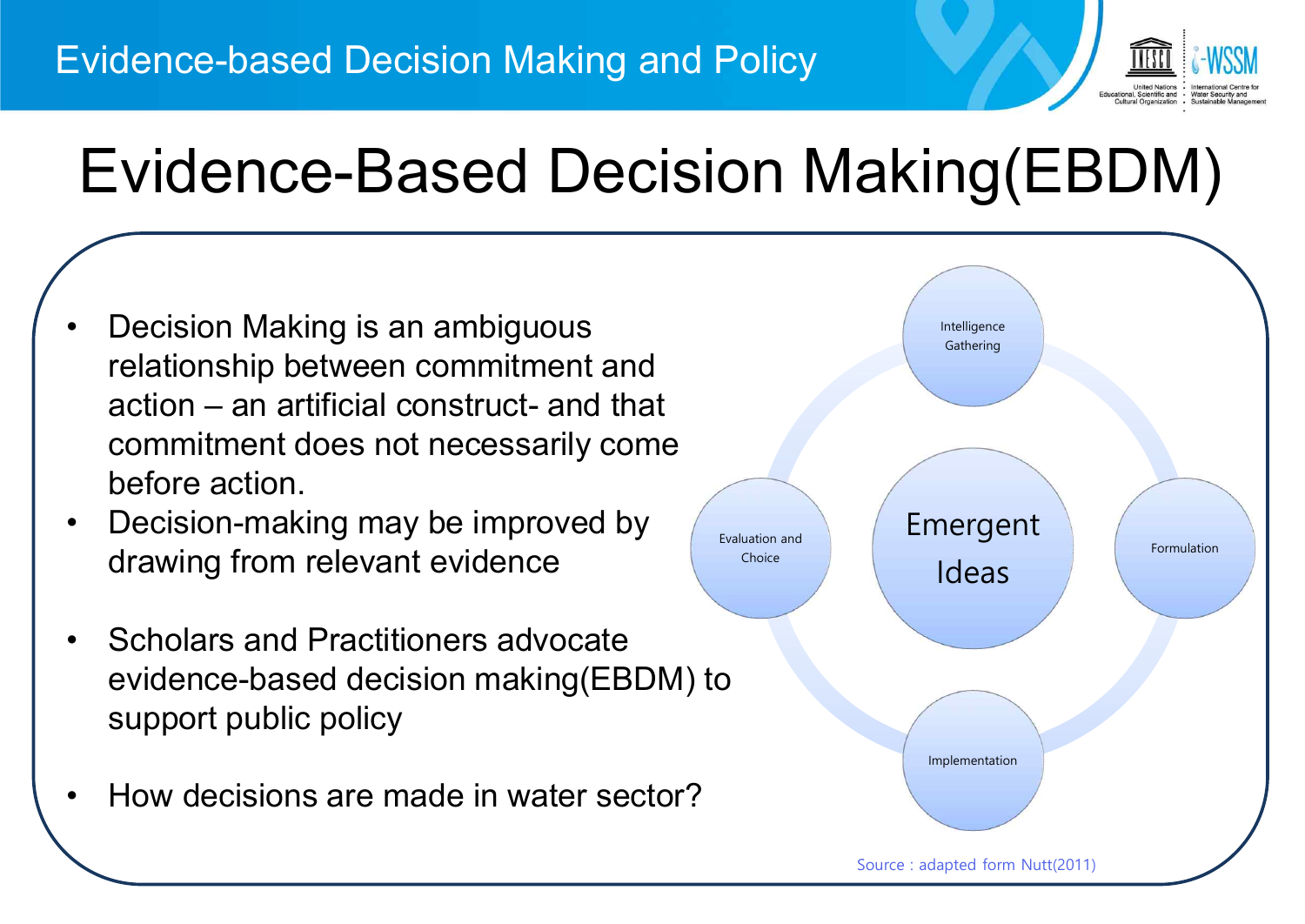

### Evidence-based Policy

- An approach to policy that helps people make well informed decisions about policies, programmes and projects *by putting the best available evidence* from research at the heart of policy development and implementation

- EBP is a set of methods which informs the processes by which policies are formulated, rather than aiming to affect the eventual goals of the policy. It advocates a more rational, rigorous and systematic approach, and moves beyond traditional notions of research to adopt a broader understanding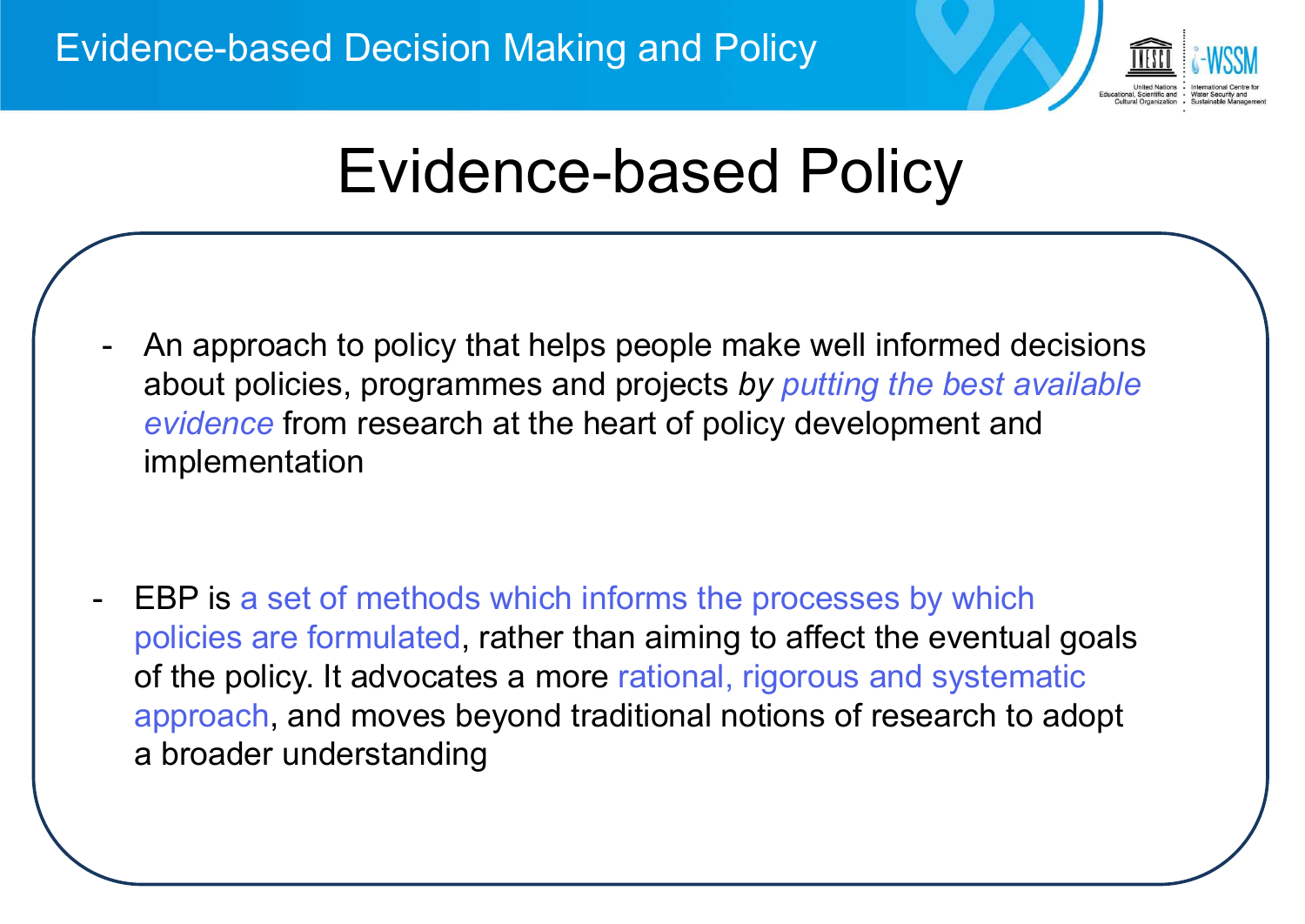

### Why do we need Evidence?

- Understand the policy environment and how it's changing
- Appraise the likely effects of policy changes so we can choose between different policy options and subsequently assess their impacts
- Demonstrate the links between strategic direction, intended outcomes and policy objectives, to show that there are clear lines of argument and evidence between what we are aiming for and what we are doing right now.

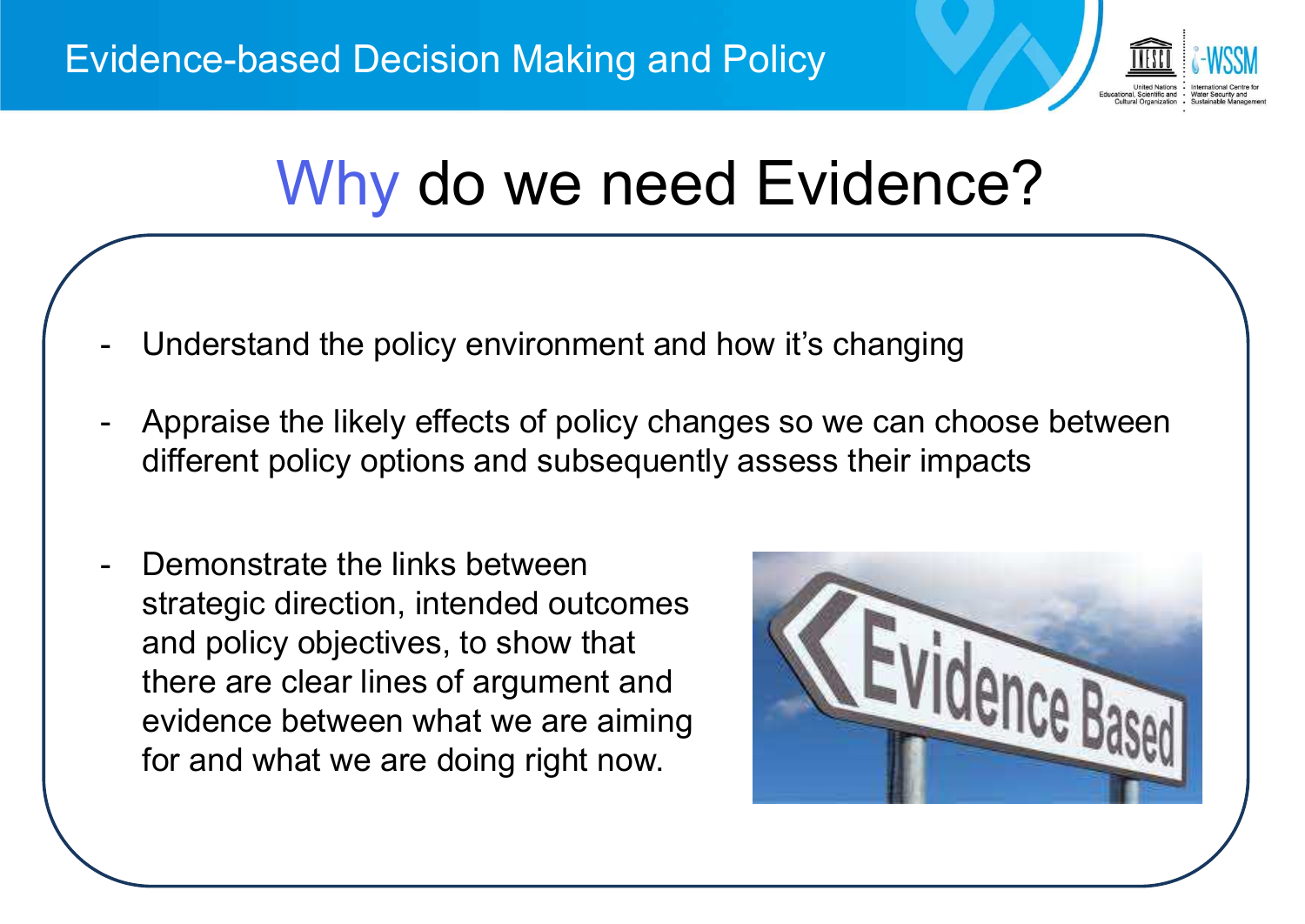

### Good Evidence for Policy

#### **Credibility**

relies on a strong and clear line of argument methods; analytical rigor throughout the processes of data collection and analysis; and on clear presentation of the conclusions

#### Relevance

evidence is timely, topical, and has policy implications. The type of evidence one refers to matters greatly according to the audience it is being presented to and the likely impact it can create.

#### Practicalities

relates to the extent to which the evidence is accessible to policymakers; whether policymakers have access to it in a useful form and therefore the ease with which it can be translated into policy.

*"Evidence-based government means integrating experience, expertise and judgement etc. with the best available external evidence from systematic research(Davies, P.T,. 2000)"*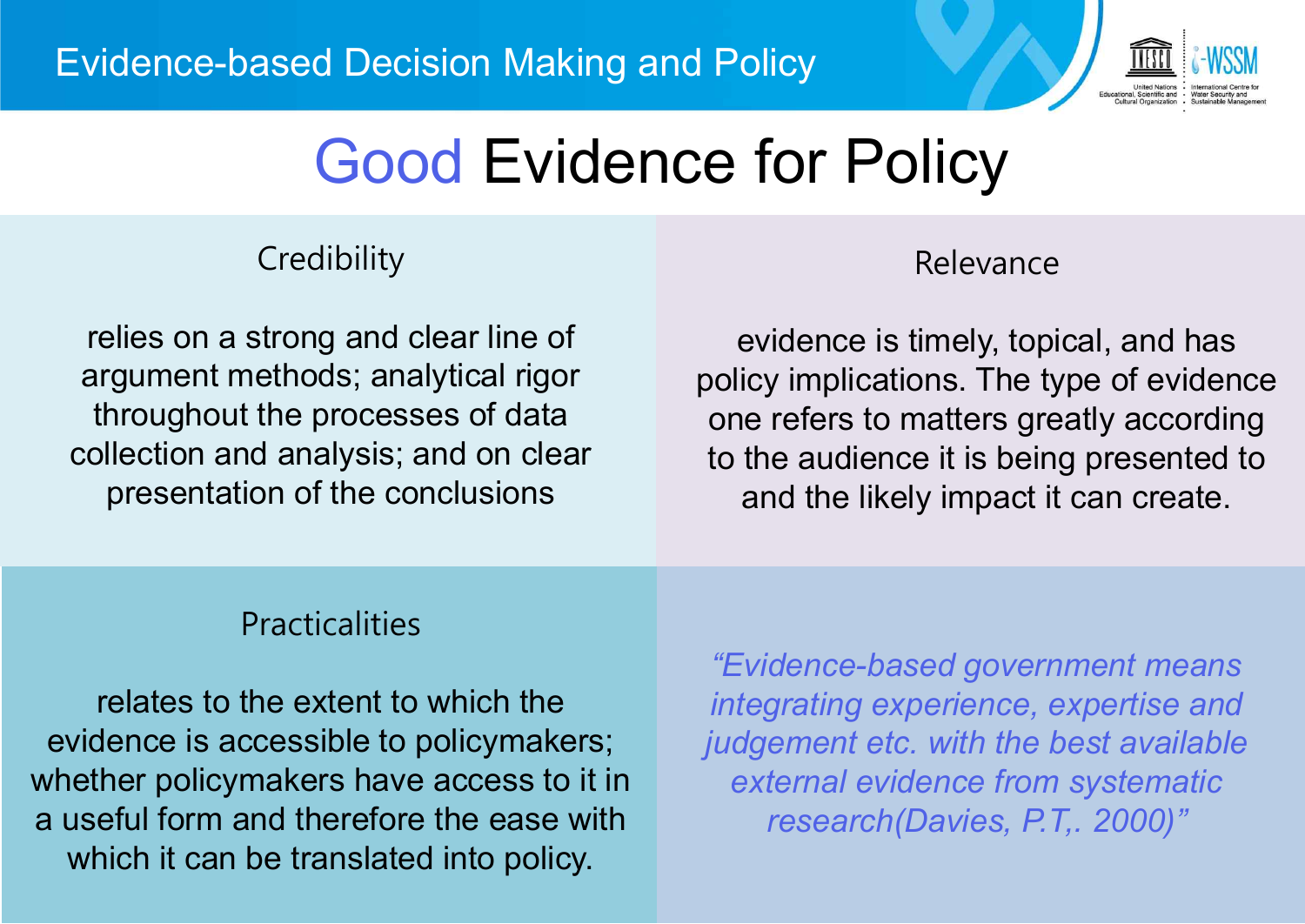

### Thinking Fast

- Through Listing recent extreme events to declare new weather reality risks based on heuristic availability biases, has replaced data driven policy and the statistical rigour of thinking slow problem solving(Kahneman 2011)

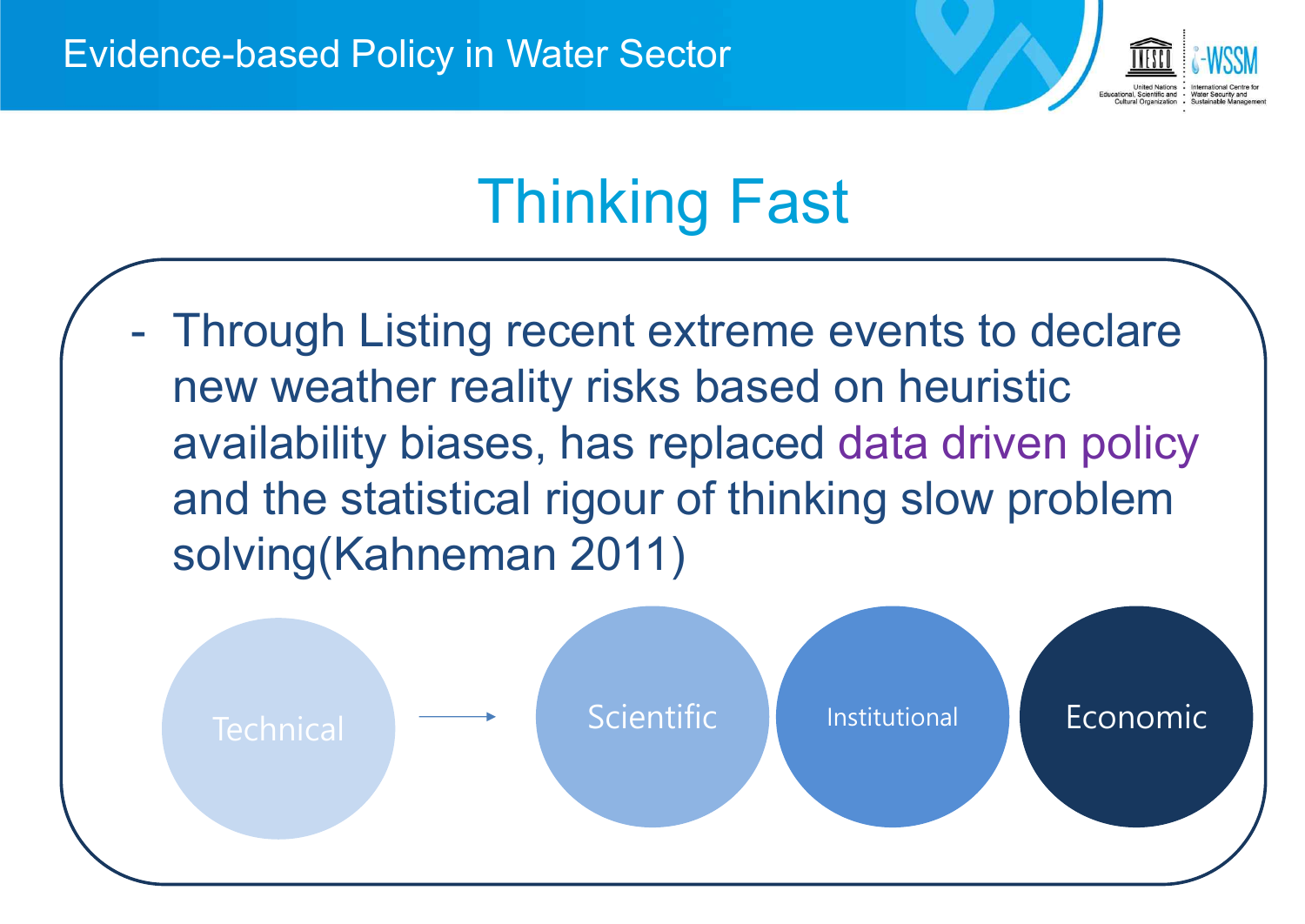

### Why make gov/practice more evidence-based?

#### - Effectiveness

Ensure we do more good than harm

#### - Efficiency

Use scarce public resources to maximum effect

- Service Orientation

Meet citizen's needs/expectations

- Accountability

Transparency of what is done and why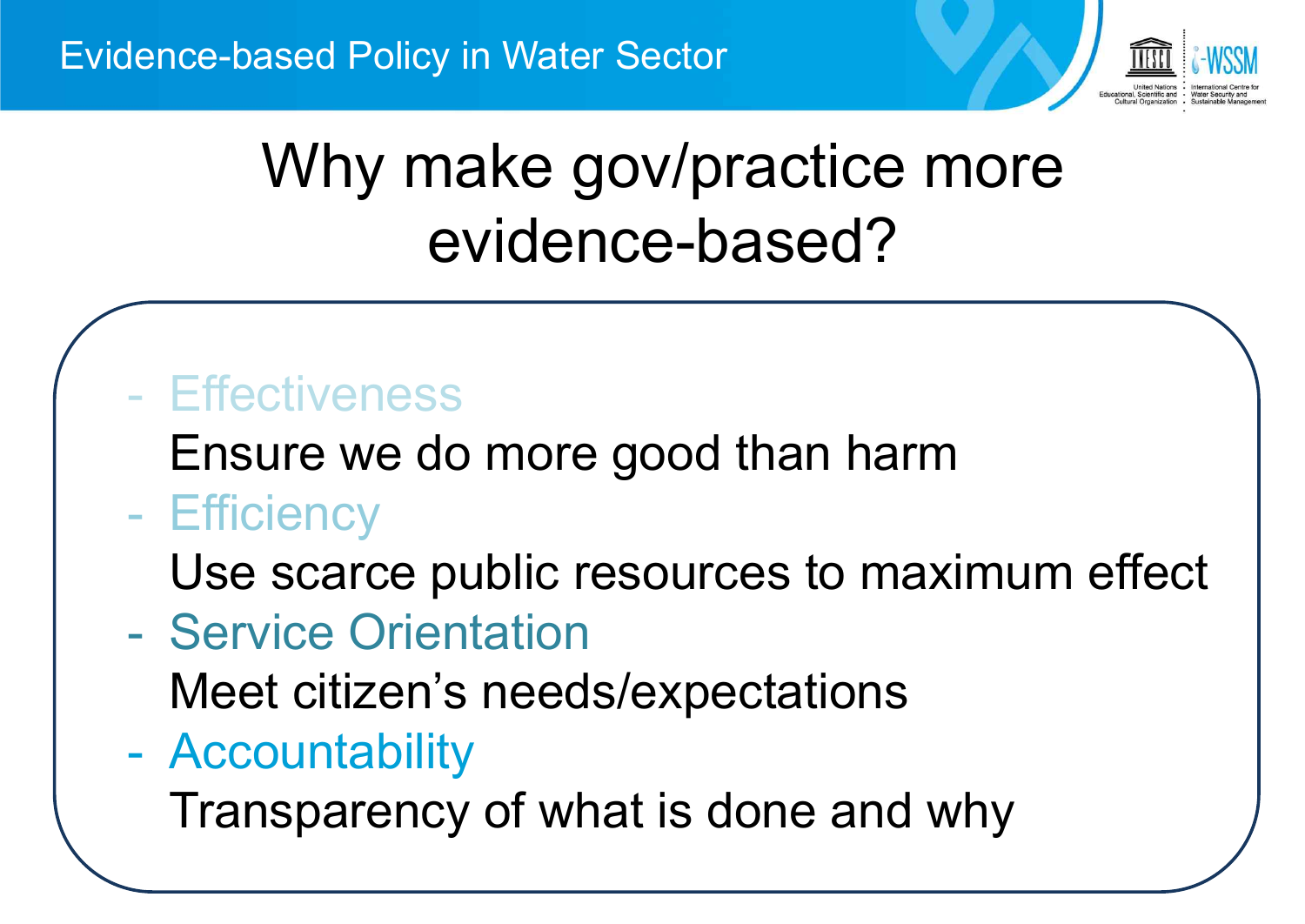

### UNESCO IHP's Evidence-based Cases

- UNESCO World Water Quality Portal – A pioneering tool for freshwater quality monitoring using satellite-based Earth **Observation**
- UNESCO IHP International Initiative on Water Quality, IIWQ
- **Mapping protentional water quality** health hazards during floods to alert communities

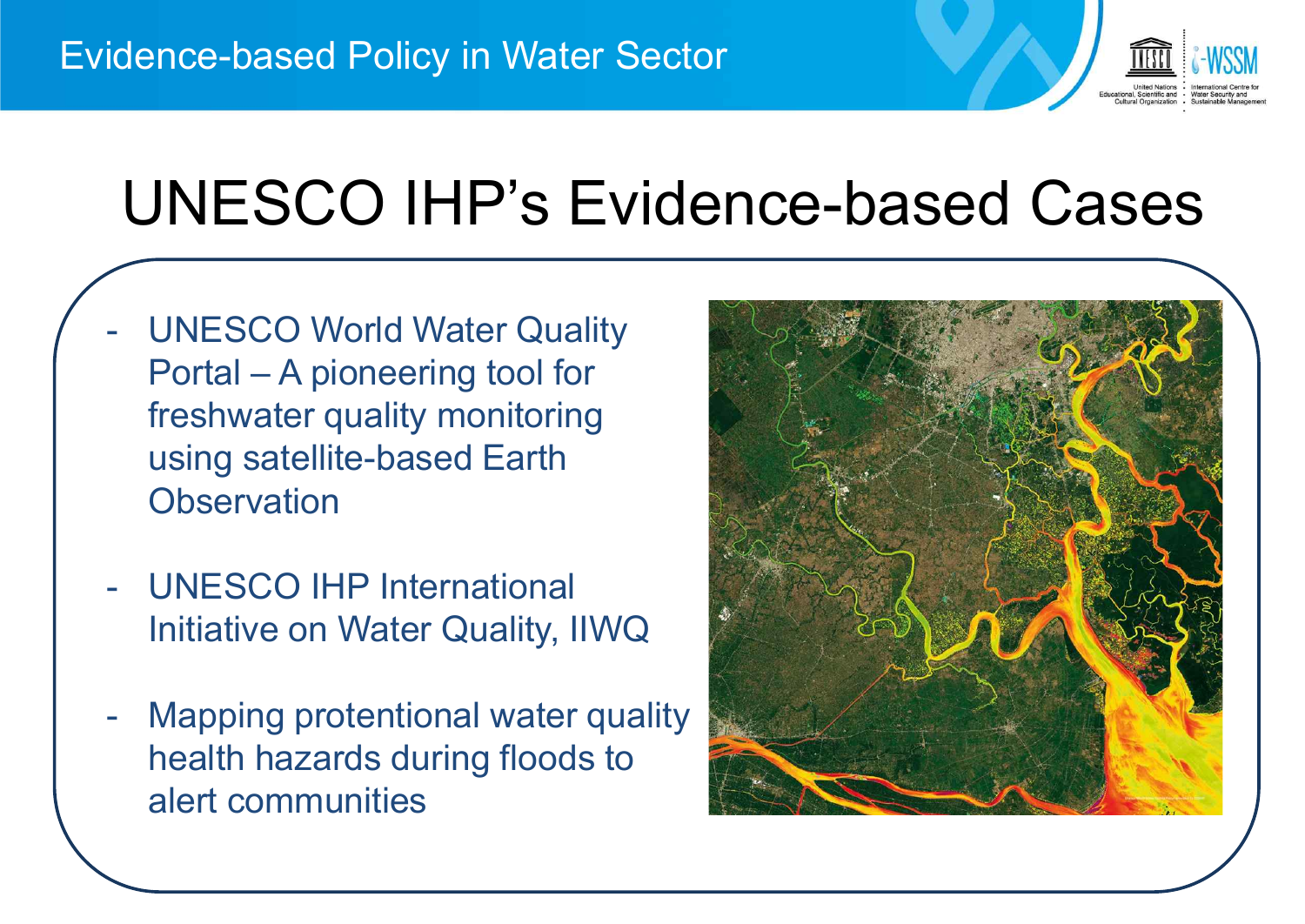

### Korea's Evidence-based Policy

- Evidence/Science-Driven Policy Making Process



| STEP 1                  |                                                |                                |                               | STEP <sub>2</sub>                     |                                | STEP <sub>3</sub>                           |                               |                                   |  |
|-------------------------|------------------------------------------------|--------------------------------|-------------------------------|---------------------------------------|--------------------------------|---------------------------------------------|-------------------------------|-----------------------------------|--|
|                         | 정책현안 도출                                        |                                |                               |                                       | 정책대안 작성                        |                                             | 정책 개발                         |                                   |  |
| ■ < Activity            |                                                |                                |                               |                                       |                                |                                             |                               |                                   |  |
| Æ.<br>기준문헌<br>신정        | $\mathbb{Z}$<br><b>开站栏</b><br><b>印0日</b><br>至叠 | 3.<br>정책현안<br>开采压<br>至叠        | L<br>기준문헌<br>의미 분석            | 1.<br>从圣影人                            | $\mathbb{Z}$<br>정책대안<br>작성     | 1.<br>草址<br>전책대안<br>분석                      | 2<br>정책대안<br>早村会射<br>결정       | 2<br>정책수립                         |  |
| 작업 · Task               |                                                |                                |                               |                                       |                                |                                             |                               |                                   |  |
| $1 - 1$ .<br>기초자료<br>圣사 | $2 - 1$ .<br>图划桥                               | $3 - 1$ .<br>担星点<br>人民政        | $L-1$ .<br>기空足剤<br>外地名里       | $1 - 1$ .<br>정책현안<br>$-$ CT48<br>从图图从 | $2 - 1$ .<br>정책<br>대연군<br>도출   | $1 - 1$<br>파급효과<br>屏战                       | $2 - 1$<br>本科刀法<br>列想取外<br>선별 | $3 - 1$ .<br>개략적인<br>奉不! 有型<br>수립 |  |
| $1-2.$<br>유형 설정         | $2 - 2$<br>組み匠<br>学生                           | $3 - 2$<br>관개<br>시각화           | $4 - 2$<br>핵심 이슈<br>파악        | $1 - 2$<br>유사 정책<br>에 대한<br>湖沼人園      | $2 - 2$<br>정책<br>대연별<br>中地針    | $1 - 2$<br><b>비용-</b><br>팬의 분석              | $2 - 2$<br>导动协导<br>旱叶         | $3 - 2$<br>자전 연구<br>/房間 奉召        |  |
| $1 - 3$<br>研究 督전        |                                                | $3 - 3$ .<br>전책한안<br>井泉厂<br>신정 | $4 - 3$<br><b>割조 문서</b><br>분석 | $1 - 3$ .<br>(预设入)<br>전문가<br>자문 검토    | $2 - 3$ .<br><b>对端대안</b><br>절가 | $1 - 3$ .<br><b>AIRIZBob</b><br>및 중복성<br>검토 | $2 - 3$<br>광드맨<br>작성          | $3 - 3$ .<br>정책추진<br>계획 확정        |  |
|                         |                                                |                                |                               | $1 - L$<br>期颈<br>및 평가                 |                                |                                             |                               |                                   |  |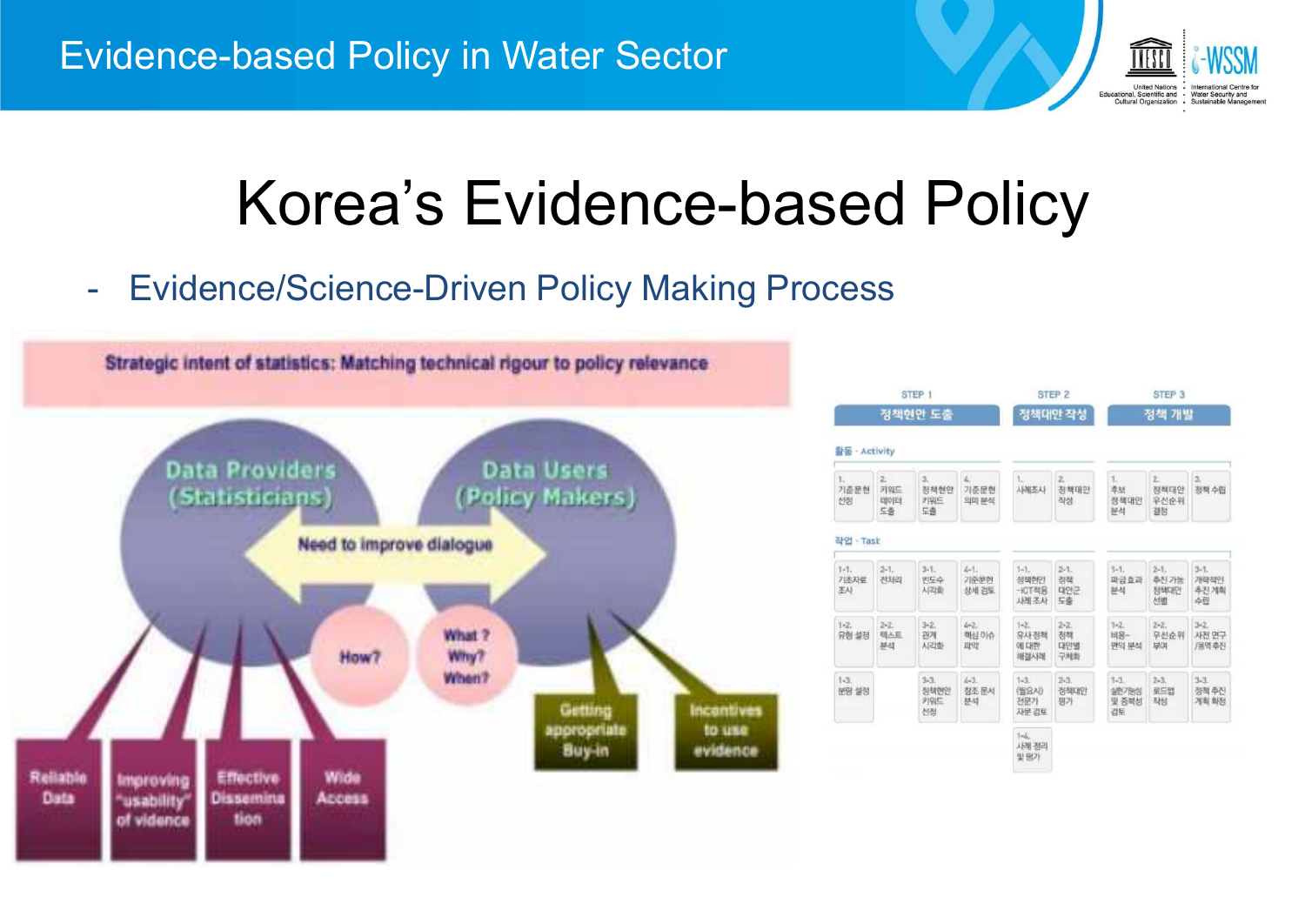

## **THANK YOU!**

Ellie Dahae Park Senior Programme Specialist International Centre for Water Security and Sustainable Development (i-WSSM) ellie007@unesco-iwssm.org